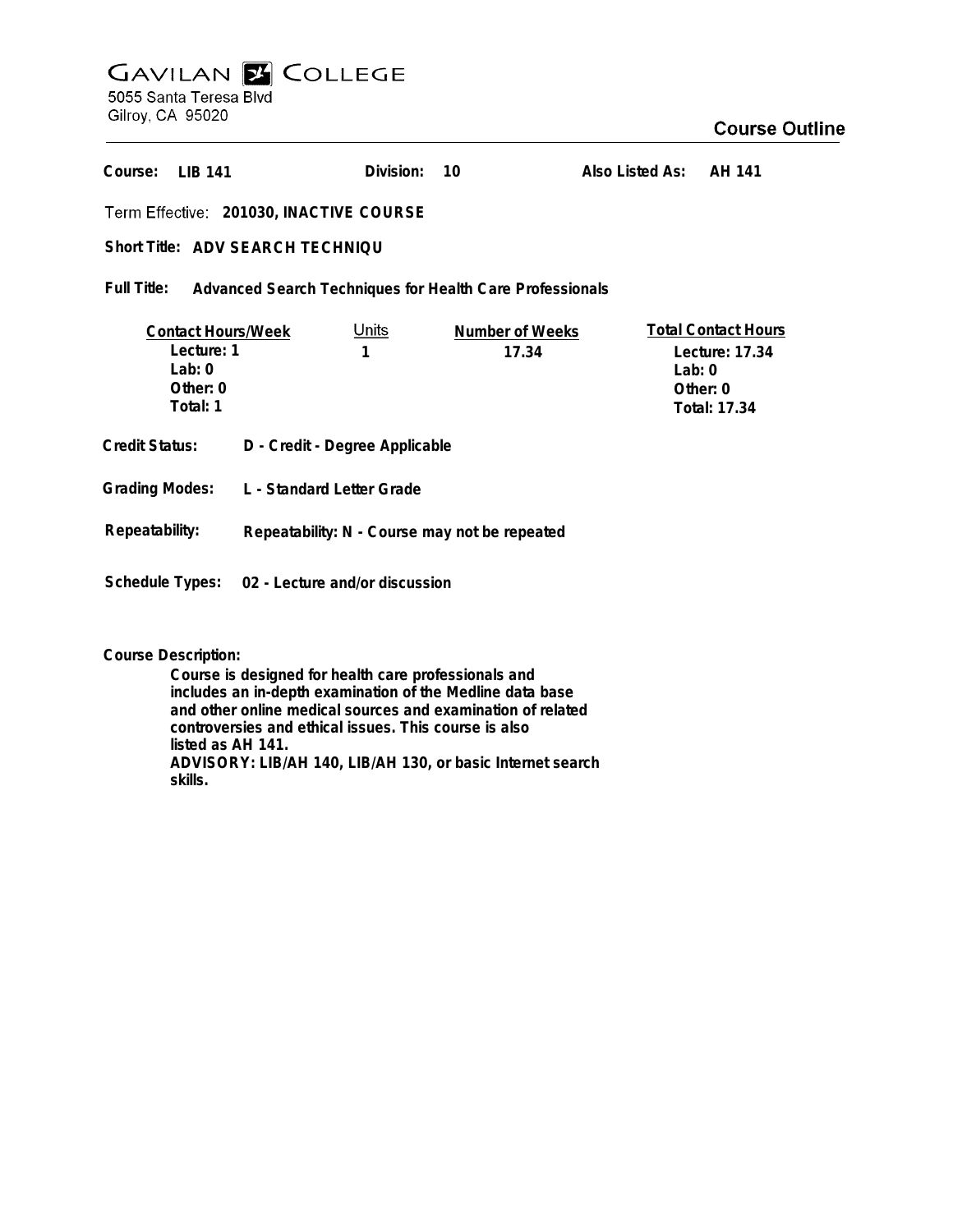**ARTICULATION and CERTIFICATE INFORMATION Associate Degree: CSU GE: IGETC: CSU TRANSFER: Transferable CSU, effective 199970 UC TRANSFER: Not Transferable**

#### **PREREQUISITES:**

### **COREQUISITES:**

**STUDENT LEARNING OUTCOMES:**

**1. Understand the conversion of a clinical scenario into a focused clinical question.**

**2. Convert a focused clinical question into an effective search strategy.**

**3. Determine whether the question is best answered by a medical research database such as Medline, or another resource.**

**4. Understand the content of other professional medical databases available for searching.**

**5. Access Medline and perform basic and advanced or refined searches in Medline through the Internet using PubMed or Grateful Med.**

**6. Evaluate the results of a search, using criteria such as authority, reliability, documentation, currency, attribution and disclosure.**

**7. Understand various options for retrieving articles selected from a search.**

**8. Understand controversies and ethical issues relating to online health services.**

### **TOPICS AND SCOPE:**

**Inactive Course: 11/22/2010**

**WEEK HOURS CONTENT/ASSIGNMENTS/OBJECTIVES 1 1.5 Introduction to online nursing and health resources. OBJECTIVES: Students will 1) be able to demonstrate an understanding of the biomedical information overload, including statistics and research on the reliability of online sources; 2) Examine criteria for databases to use in answering clinical questions. OUT-OF-CLASS: Students will complete 2 online quizzes --one to determine their individual learning styles, and one to predict their individual success in an online course. Students will submit a posting to the class discussion list to: 1) discuss the two quizzes, 2) introduce themselves, and 3) sign up to summarize**

**1 lesson of the class, plus that lesson's discussion. 2 1.5 Converting clinical problems into focused clinical questions.**

**OBJECTIVES: Students will be able to demonstrate an understanding of Boolean logic and phrase searching, and be able to use these tools in several databases such as Medline (a medical literature database), EbscoHost (a general literature database) and Excite**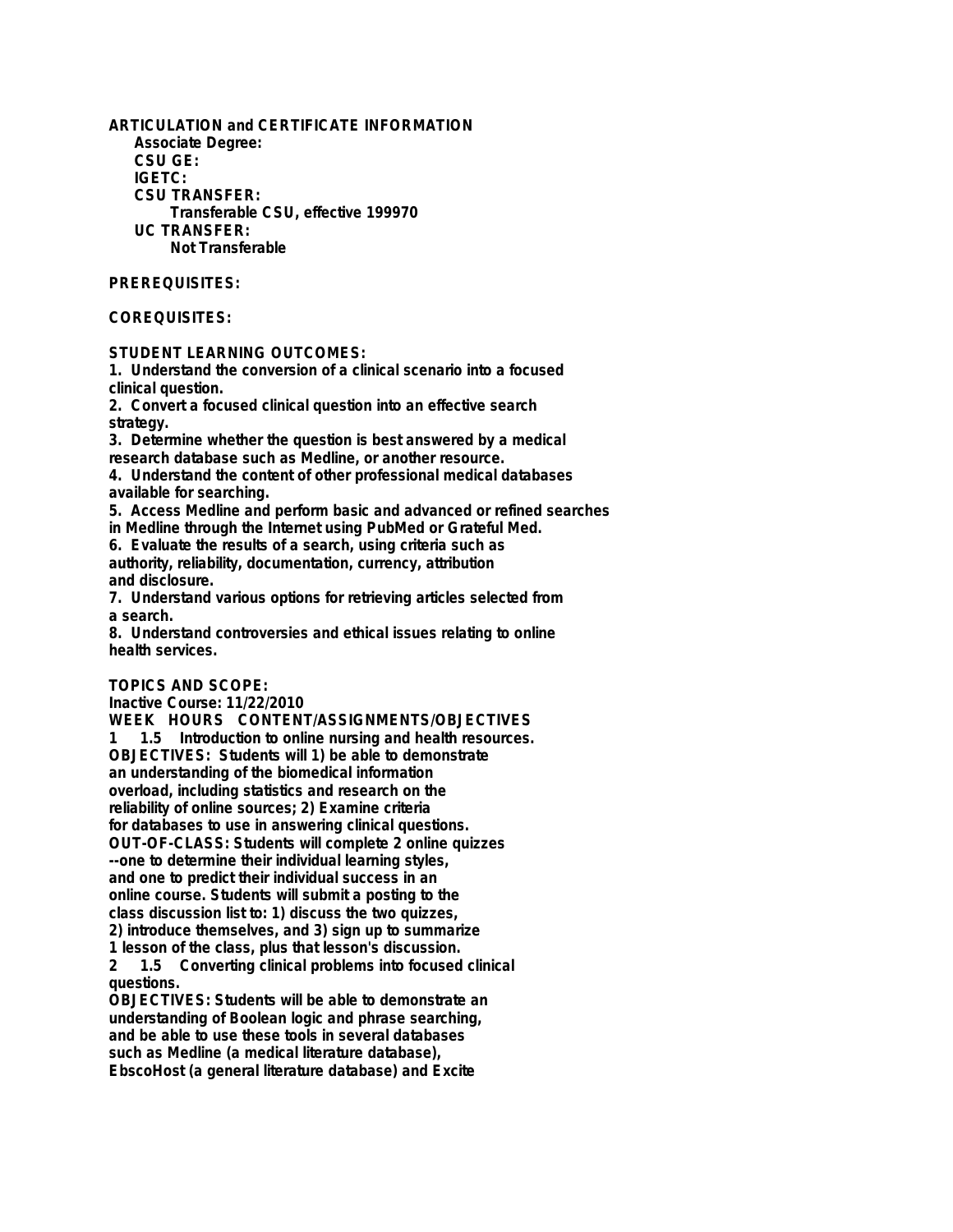**(a WWW search engine).**

**OUT-OF-CLASS: Students will complete an online assignment using the 3 databases listed above, then post a discussion to the class discussion list explaining the search terms used and evaluating their success or lack of success. They will respond to at least one other student's posting.**

**3 1.5 Introduction to field searching. OBJECTIVES: Students will be able to demonstrate an understanding of field searching, and be able to use this tool in: 1) searching book catalogs, at Gavilan college, other local libraries, & specialized catalogs. 2) searching periodical literature databases such as Medline.**

**OUT-OF-CLASS: Students will complete an online assignment using several book catalogs plus medical literature databases. They will post to the class discussion list outlining their search terms and their results. They will respond to at least one other student's posting.**

**4 1.5 Converting clinical questions into an effective search strategy for Medline. Boolean logic, phrase searching, field searching, truncation, and use of MESH headings to narrow or widen the search.**

**OBJECTIVES: Students will practice converting questions into search strategies, concentrating on the Medline database. They will demonstrate an understanding of the Medline thesaurus, MESH, and how to use these headings for effective searches.**

**OUT-OF-CLASS: Students will complete a worksheet practicing search strategies and locating appropriate MESH headings; then post a description of their experiences, successes or failures at finding specific information. They will also respond to at least one other student posting.**

**5 1.5 Medline continued. Refining searches by limiting articles to randomized clinical trials. Evaluation criteria.**

**OBJECTIVES: Students will examine Medline's advanced searching criteria and limits, and demonstrate an understanding of the different types of articles in their list of search results.**

**OUT-OF-CLASS: Students will complete a worksheet practicing Medline advanced search techniques and analyzing results. They will post to the class discussion list regarding their findings, plus respond to at least one other posting.**

**6 1.5 Examination of search engines to find WWW medical sites. OBJECTIVES: Students will experiment with WWW searching using advanced search engine sites with capabilities for Boolean logic, phrase and field searching, truncation and other limiters. They will demonstrate an understanding of domain names to identify website hosts by educational institution, commercial endeavors, government-supported sites, and non-profit**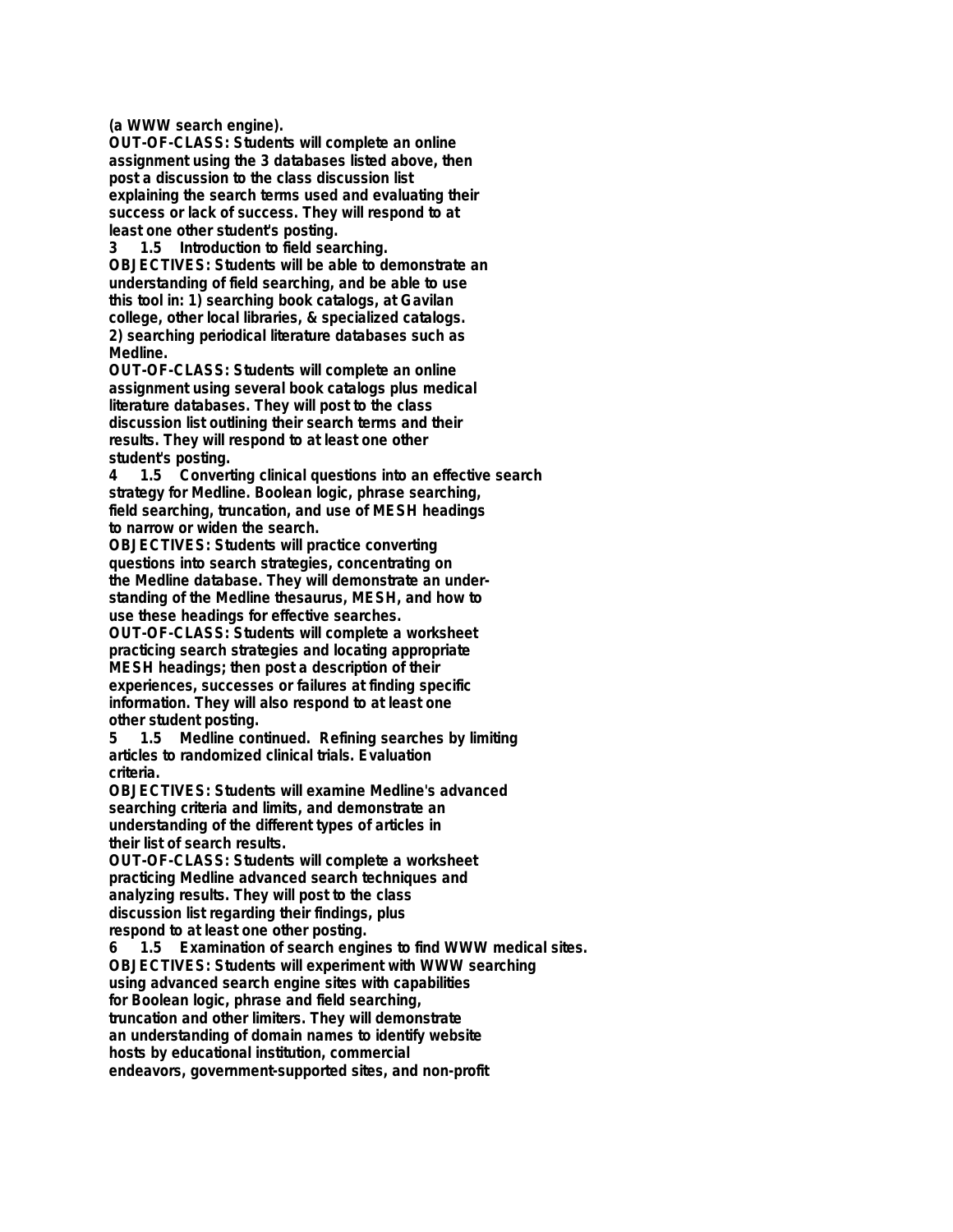**organizations.**

**OUT-OF-CLASS: Students will complete a worksheet practicing these topics and evaluating result lists by identifying the host organization. They will post their results on the class discussion list, plus respond to at least one other posting.**

**7 1.5 Organization of the print library using the Library of Congress Classificaiton System. Introduction to the final project for this class: an annotated bibliography on a medical or health-related topic of their choice. OBJECTIVES: Students will become familiar with the various print sources of medical information, and how it is organized. They will compare print sources using specialized medical encyclopedias to various online sources.**

**OUT-OF-CLASS: Students will complete a worksheet covering these topics, plus post a description of their comparisons and opinions regarding completeness of information, ease of locating the information, currency and reliability of the information.**

**8 1.5 Organization of the Internet using subject directories. General directories such as Yahoo, specialized medical directories such as Medical Matrix, Meducation-Journals, HealthAtoZ, Health & Fitness Worldgide, MedicineNet, and webpages for professional**

**associations such as the American Diabetes Association, American Medical Association, Centers for Disease**

**Control, and the National Institutes of Health.**

**OBJECTIVES: Students will demonstrate an understanding of when and how to use subject directories rather than search engines. They will become familiar with several of the major medical websites and understand the organization of these resources.**

**OUT-OF-CLASS: Students will complete a worksheet exploring these subject directories; then post a description of their experiences, successes or failures at finding specific information, and their opinion about information available through these specialized directories. They will also respond to at least one other student posting.**

**9 1.5 Examination of controversies and ethical issues relating to online health services.**

**OBJECTIVES: Students will examine online health services such as counseling, online prescriptionordering sites, and drugs available over the Internet. OUT-OF-CLASS: Students will be divided into groups to examine one of these issues in-depth, put together a group summary of the isse, and report to the rest of the class via the class discussion list.**

**10 1.5 Examination of sources of health information from the patient's perspective.**

**OBJECTIVES: Students will examine several online databases that present information for the consumer such as: 1) Health Finder, for highly filtered consumer information. 2) National Guideline Clearing-**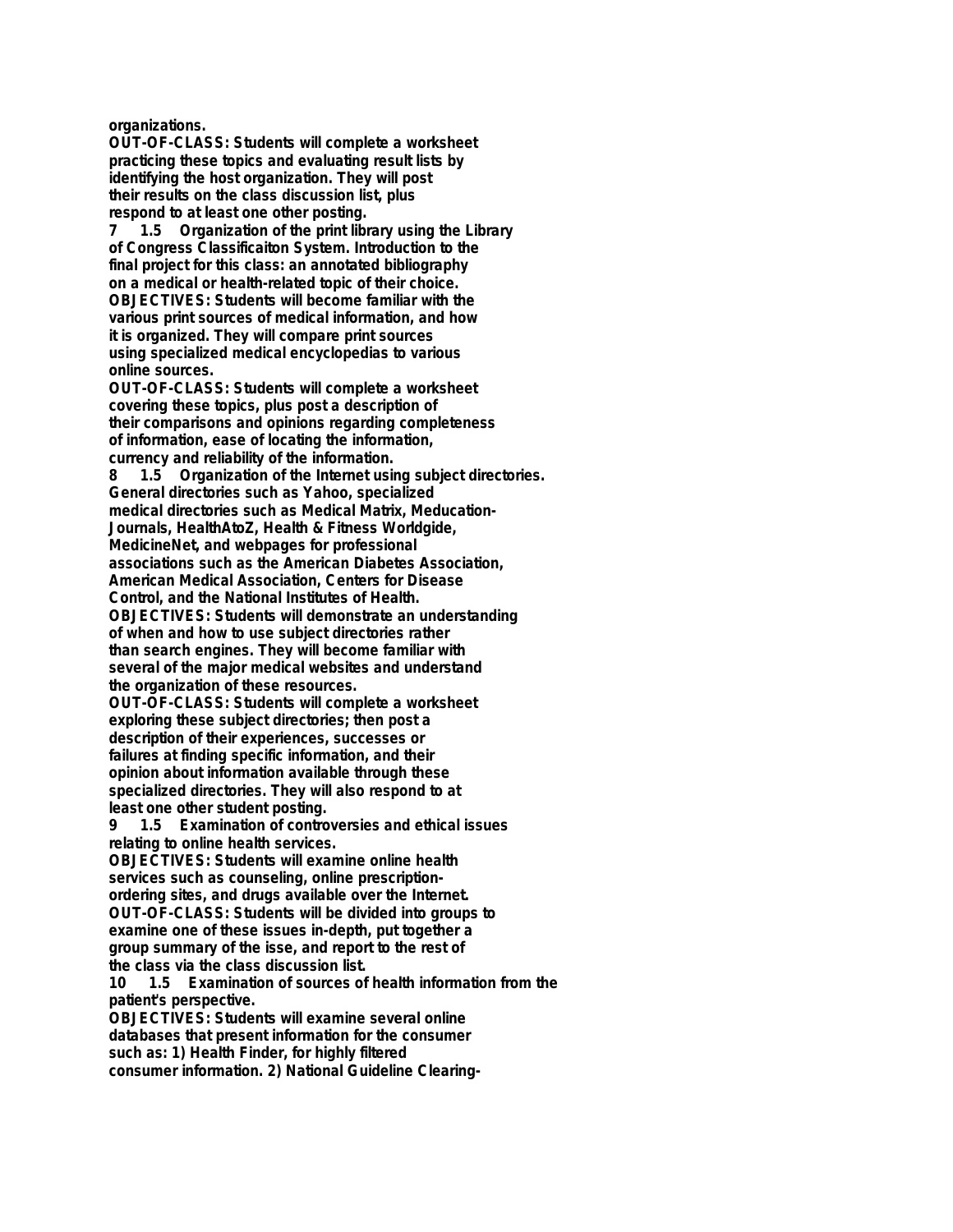**house, for evidence-based clinical practice guidelines. 3) RxList, an internet drug index. 4) Quackwatch, an internet site dedicated to identifying questionable resources. 5) sources for health statistics from around the world.**

**OUT-OF-CLASS: Students will complete a worksheet covering these additional databases. They will also post contributions to the class discussion list.**

**11 1.5 Review of medical resources, both online and in print. Review of search tools, such as Boolean logic, field and phrase searching, truncation, and use of specialized subject headings such as MESH used in Medline. Review of evaluation criteria, to determine reliable and current information.**

**OBJECTIVES: Students will review medical resources and how to search them, plus resolve any confusion regarding the myriad databases available for health information.**

**OUT-OF-CLASS: Students will e-mail their annotated biobliographies complete with information from several of the databases examined in class. Annotations will explain why the resources was included, using evaluation criteria for reliablity, currency, authority, or background information.**

**Students will also taken an online quiz that covers all search tools and medical databases. Quizzes are automatically graded, with immediate feedback for students. They are not counted as part of the student's grade, and so can be repeated as many times as desired.**

1.5 Final Examination.

**OBJECTIVE: Students will demonstrate an understanding and skill in answering medical and health-related research questions using advanced search tools both online and in print resources. This will be a time online exam, and students will be allowed to use any resources available to them (online databases, print resources, class notes and readings.)**

### **METHODS OF INSTRUCTION:**

**Lectures, visual demonstration, individual practice, group discussion, individual research project, worksheets, and final examination.**

## **REPRESENTATIVE TEXTBOOKS:**

**Required: Hebda et al, "Internet Resource Guide for Nurses and Health Care Professionals" (3rd Edition) (Paperback), Prentice Hall , 2004, or other appropriate college level textbook. ISBN: 978-0131512559 Reading Level of Text: 13th grade, Verified by: KBedell**

**SUPPLEMENTAL DATA: Basic Skills: N Classification: A Noncredit Category: Y**